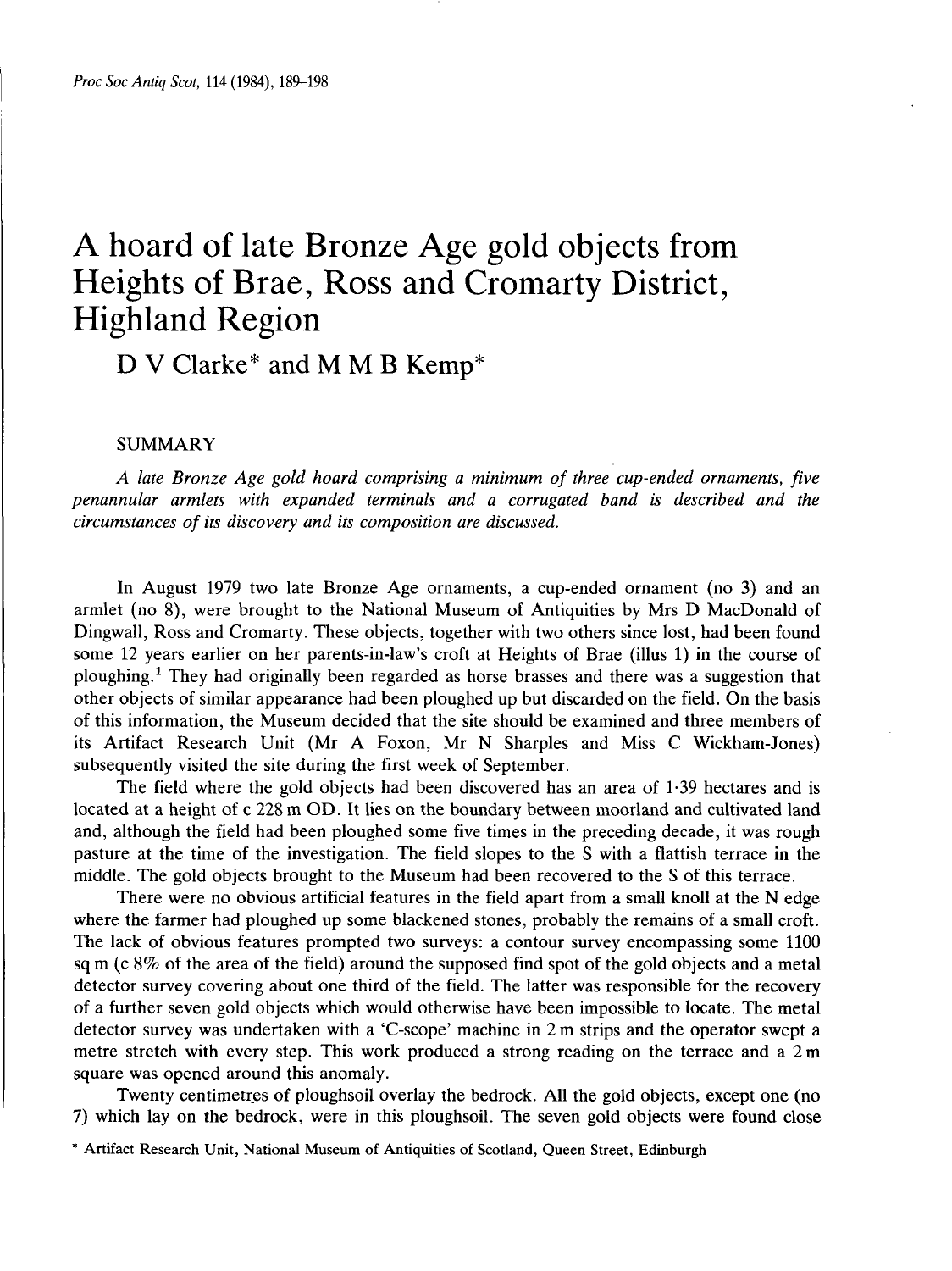

ILLUS 2 Cup-ended ornaments (scale 1:2)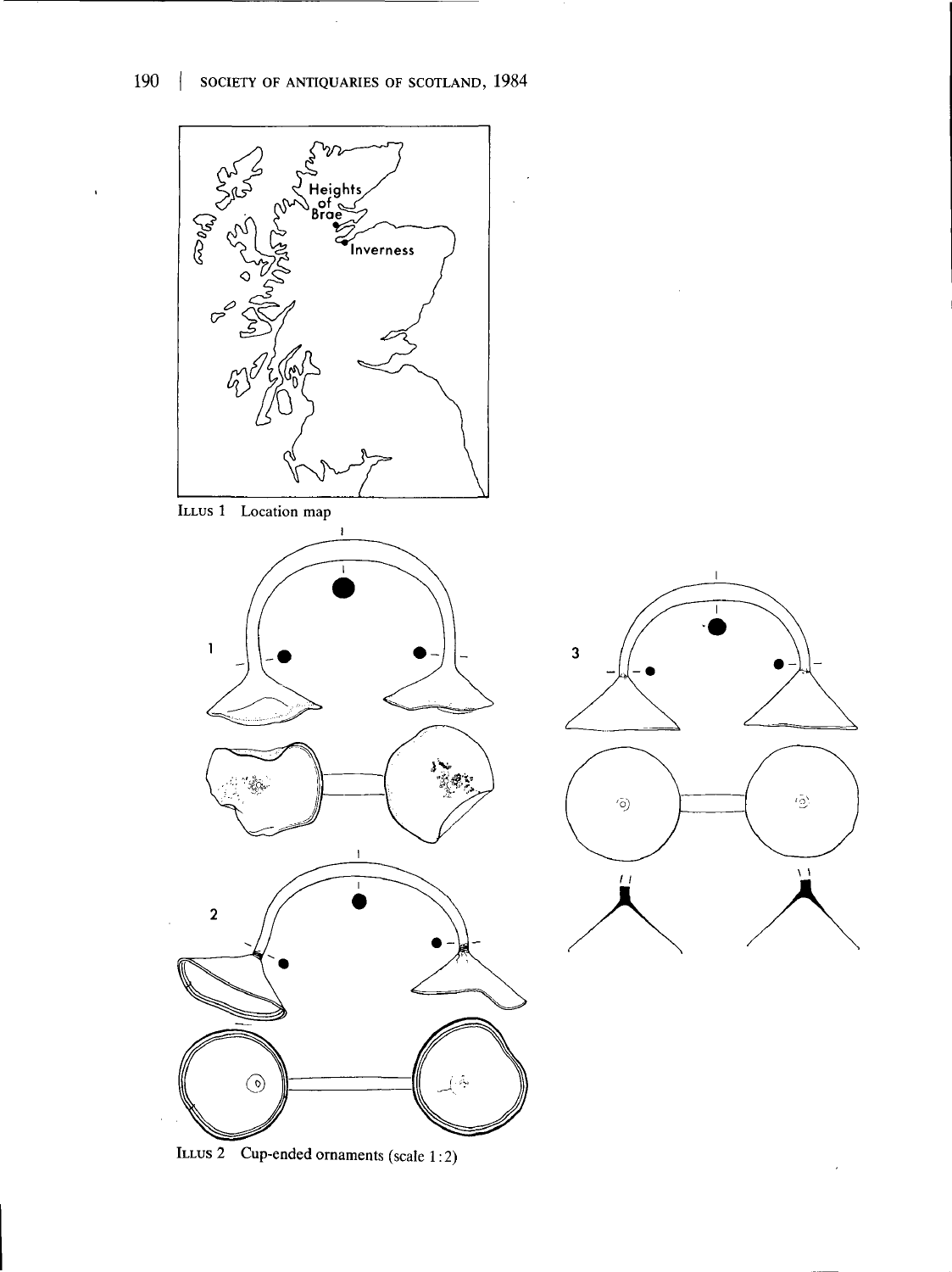

ILLUS 3 Cup-ended ornaments, arranged as in illus 2

together, four being in a small heap consisting of a corrugated, buckled and crumpled band (no 9) which partly enveloped two obliquely set armlets with expanded terminals (nos  $4 \& 5$ ). A cup-ended ornament (no 1) was on top of this group, only some 5 cm below the turf. Some 30 cm to the S of this group was another cup-ended ornament (no 2) set vertically in the soil. Two armlets were c 50 cm E of the group and 65 cm NE of the isolated cup-ended ornament, one set obliquely in the soil (no 6) and the other (no 7) resting on the bedrock.

No soil or rock-cut features associated with the objects could be determined. A soil discoloration around the group of four objects and a circular stain around the isolated cup-ended ornament (no 2) were very insubstantial and careful excavation of both suggested that they were not contextually significant. They corresponded with ploughmarks seen in the sections of the trench and on the bedrock. It seems probable that these seven objects as well as the four found by the farmer (two of which are now lost) were not *in situ* at the time of their discovery. Nevertheless, it appears equally likely that they all form one hoard and that recent ploughing had separated them.

The pieces were acquired by the National Museum of Antiquities of Scotland as Treasure Trove.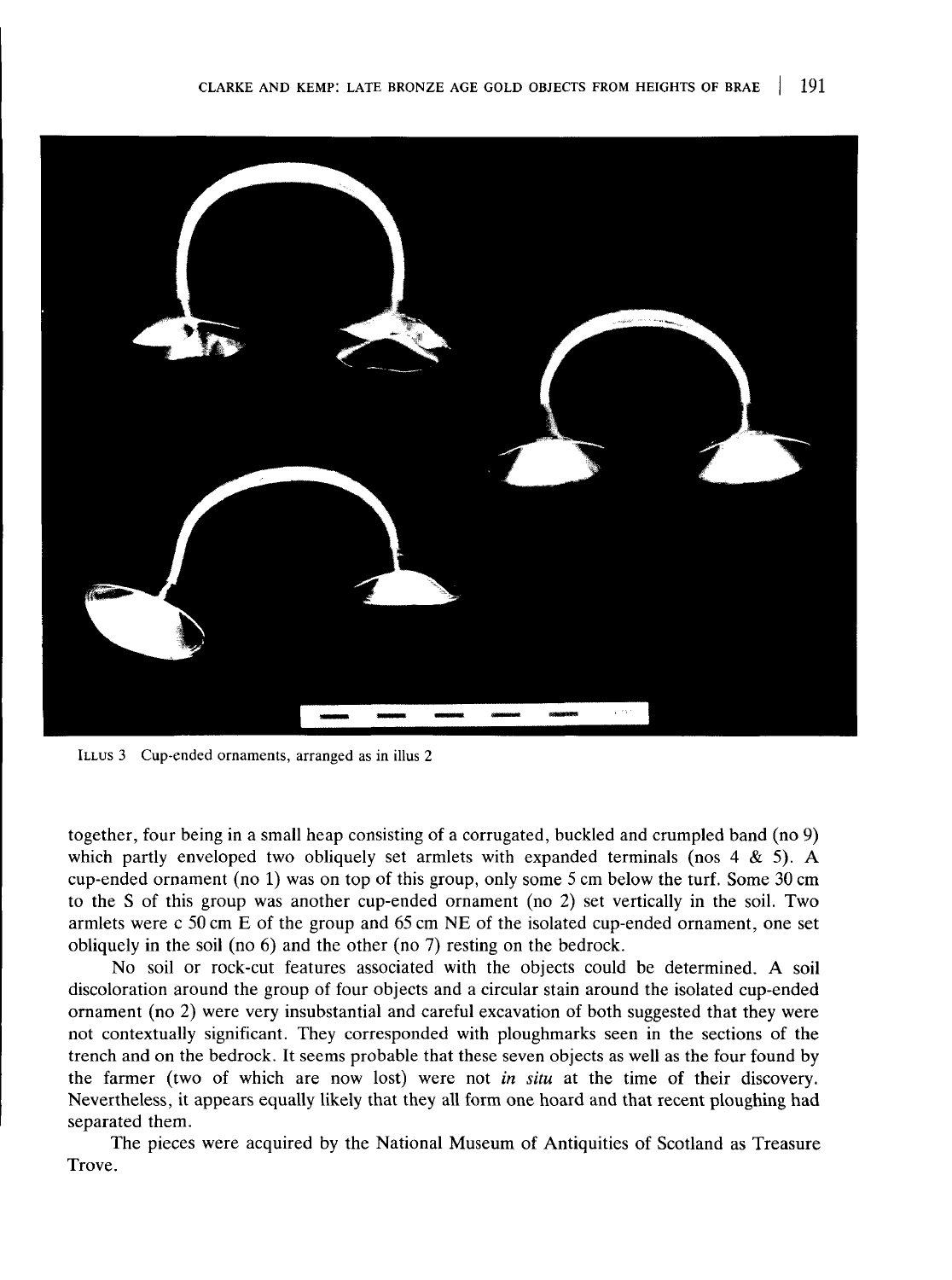# CATALOGUE

CUP-ENDED ORNAMENTS **(illuS 2-4)**

The piece is badly scratched and the terminals are dented. The decoration is unfinished:  $\mathbf{1}$ scratched incisions occur 1-5 mm from the edge of the cup on both inside and outside but only for half the circumference of each cup. Peck marks from the manufacturing processes are visible on the inside of the cups, on the outer necks of the cups where they join the band and around the mid-point of the band.

| Overall dimensions : $65.25 \times 40.35$ mm |                                          |
|----------------------------------------------|------------------------------------------|
| <b>Band thickness</b>                        | : $5.25 - 8.25$ mm                       |
| Max diam of cups                             | $\therefore$ 42.5 mm                     |
| Max ht of cups                               | : $14.5 \text{ mm}$                      |
| Weight                                       | : $112.6 g$                              |
| XRF analysis                                 | : Cu $6.8\%$ ; Au $80.6\%$ ; Ag $12.6\%$ |
| NMAS catalogue no: FE 94                     |                                          |

 $\overline{2}$ The most finished of the cup-ended ornaments and the most polished item in the hoard. The cups are slightly dented and the inner surface of the band is quite abraded. There are a few cracks visible in both the inner and outer surfaces of the cups. Three incised lines, 2 mm in total width, are present on the band at the point where it joins the cups (illus 4a). On the inside edge of the cups are two grooves forming three ridges. Each groove is c 1-5 mm wide and runs parallel to the cups' rims (illus 4b). The outer surface of the cups has no decoration. The cups are not centred on the join with the band but instead project outwards, increasing the overall width. The object appears finished apart from the smoothing down of a bump (? an impurity in the metal) on the band near the join with one of the cups.

| Overall dimensions : $74.5 \times 27.5$ mm |                                   |
|--------------------------------------------|-----------------------------------|
| <b>Band thickness</b>                      | $\div$ 4-6 mm                     |
| Max diam of cups                           | $: 45 \,\mathrm{mm}$              |
| Max ht of cups                             | : $16.65 \text{ mm}$              |
| Weight                                     | : $66.2 g$                        |
| XRF analysis                               | : Cu $6.1\%$ ; Au 76.0%; Ag 17.9% |
| NMAS catalogue no: FE 95                   |                                   |

 $\overline{3}$ The cups are scratched on their outer surfaces. Peck marks from the manufacturing processes are visible on the band where it joins the cups. At these points the band is slightly faceted. There is no decoration on the object. Unlike the other two examples the cups are centred on the join with the band. The piece appears unfinished since the edges of the cups are rough and have inward jutting lips. There is no evidence that these lips were retaining material filling the cups.

| Overall dimensions : $65.15 \times 27$ mm |                                  |
|-------------------------------------------|----------------------------------|
| <b>Band thickness</b>                     | : $4.25 - 7$ mm                  |
| Max diam of cups                          | $\therefore$ 43 mm               |
| Max ht of cups                            | $\therefore$ 21.1 mm             |
| Weight                                    | : $83.3 g$                       |
| XRF analysis                              | : Cu 5.8%; Au 79.2%; Ag $15.0\%$ |
| NMAS catalogue no : FE 96                 |                                  |

**PENANNULAR ARMLETS WITH EXPANDED TERMINALS (illuS 5-6)**

One side of the armlet is markedly more scratched than the other. There is a crack and a bump  $\overline{\mathbf{4}}$ (? an impurity in the metal) in the middle of the bar, which is round-sectioned. The terminals are solid and cone-shaped with a rough lip around the edge which suggests that they are unfinished.

| Overall dimensions              | : $69.4 \times 50.3$ mm       |
|---------------------------------|-------------------------------|
| Bar thickness                   | : $3.15 - 4.7$ mm             |
| Max diam of terminals: $7.6$ mm |                               |
| Weight                          | $\therefore$ 34 g             |
| <b>XRF</b> analysis             | : Cu 6.8%; Au 80.1%; Ag 13.1% |
| NMAS catalogue no : FE 97       |                               |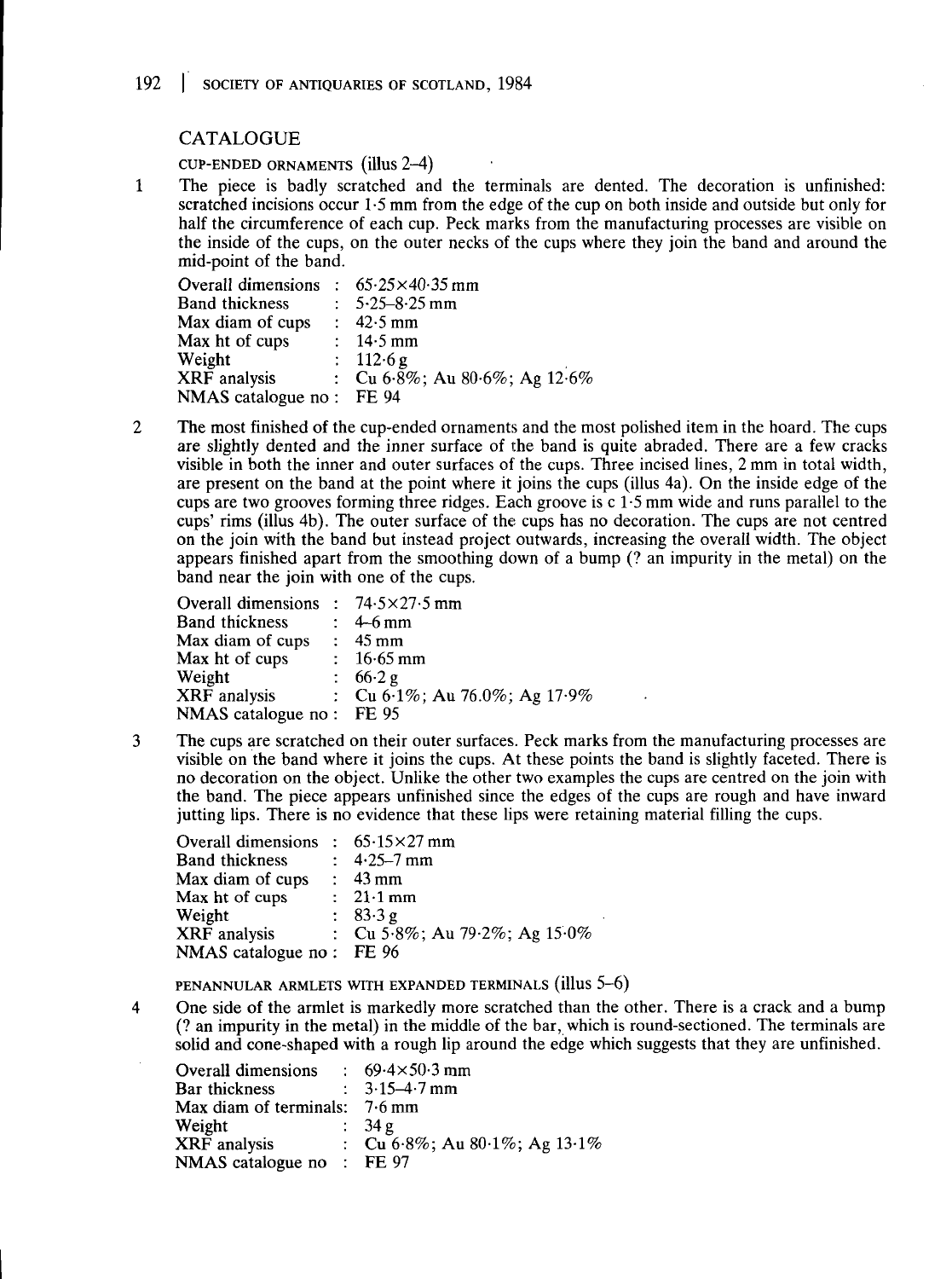

ILLUS 4 Details of decoration on cup-ended ornament no 2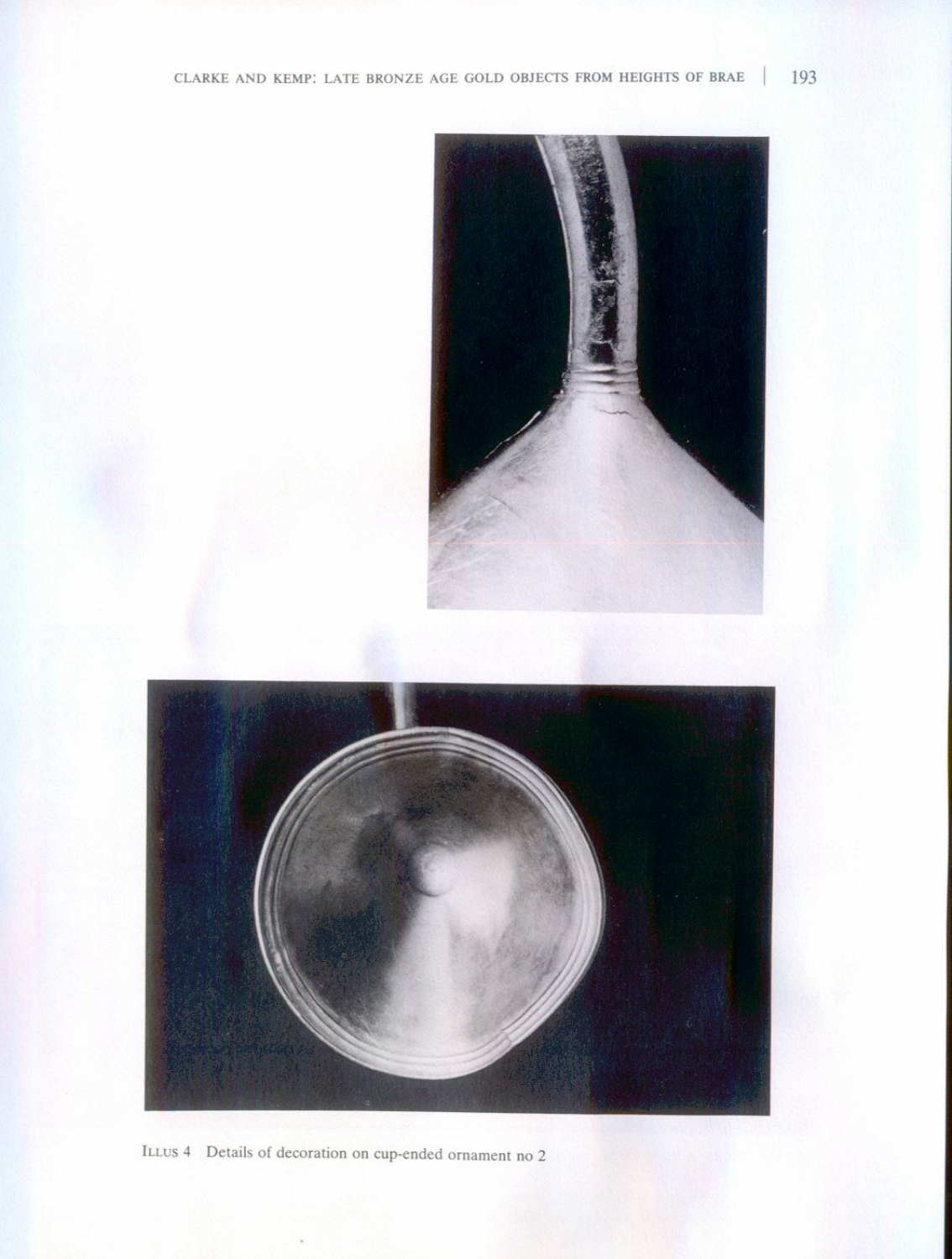SOCIETY OF ANTIQUARIES OF SCOTLAND, 1984







194 |

ILLUS 6 Penannular armlets, arranged as in illus 5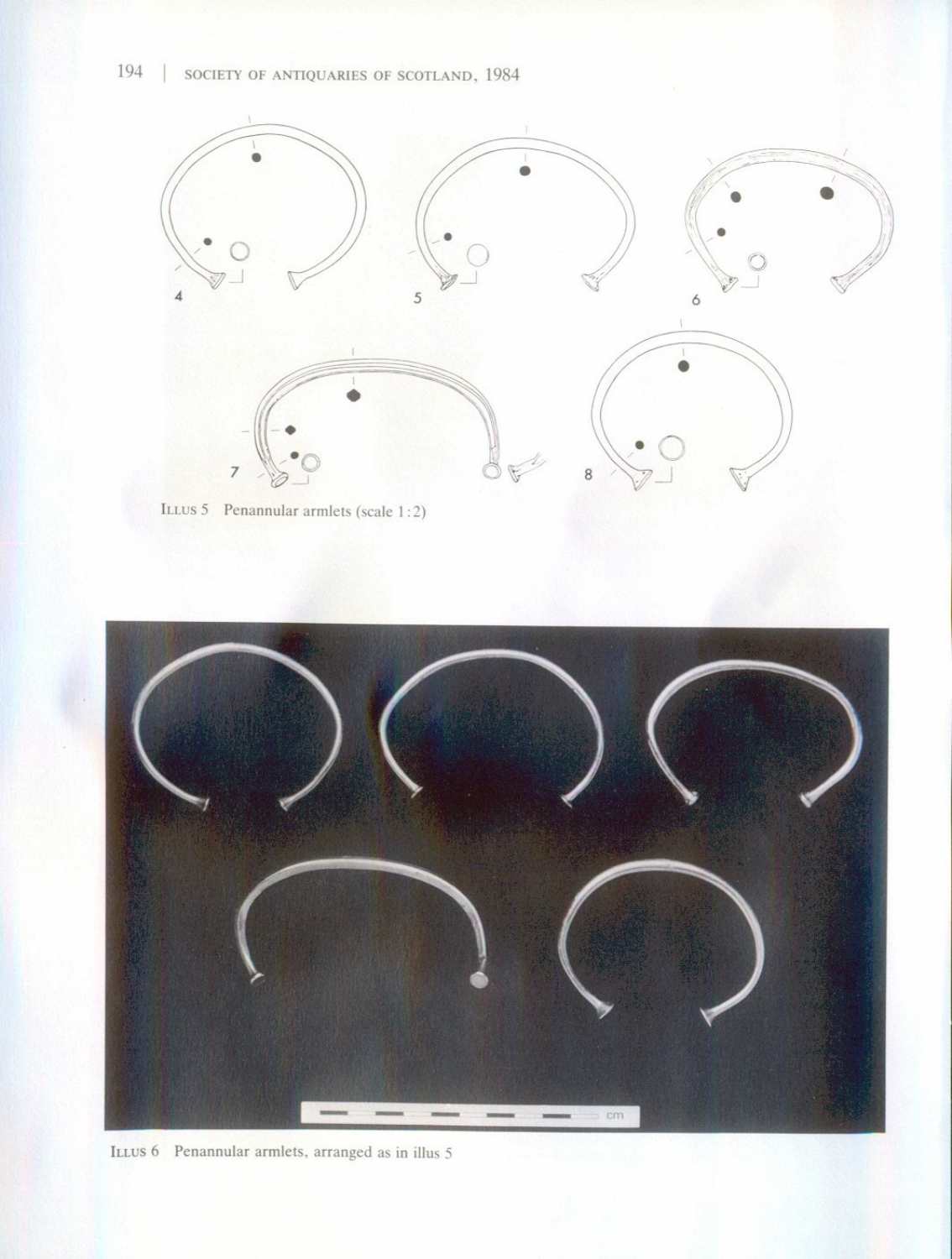5 There are scars and scratches on the inner surface of the bar and marks from the manufacturing processes are visible at the joins with the terminals. The bar is round-sectioned. The expanded surface of the terminals is slightly concave while the face itself is flat with rough edges.

| Overall dimensions : $75\times47$ mm |                               |
|--------------------------------------|-------------------------------|
| Bar thickness                        | $\therefore$ 3.15–4.25 mm     |
| Max diam of terminals: $8.35$ mm     |                               |
| Weight                               | $\therefore$ 32.5 g           |
| XRF analysis                         | : Cu 5.5%; Au 80.9%; Ag 13.6% |
| NMAS catalogue no : FE 98            |                               |

Scars and scratches are visible on the inner surface of the bar and close to the terminals. 6 Manufacturing marks, triangular in shape and consistent with the use of a pointed tool, are concentrated at the union of bar and terminals. The bar is round-sectioned. The terminals are solid cones with rough edges.

| Overall dimensions                   | : $69.35 \times 44.2$ mm         |
|--------------------------------------|----------------------------------|
| Bar thickness                        | : $3.3 - 5$ mm                   |
| Max diam of terminals: $7.65$ mm     |                                  |
| Weight                               | : 41.4g                          |
| XRF analysis                         | : Cu 5.7%; Au 75.9%; Ag $18.4\%$ |
| NMAS catalogue no $\therefore$ FE 99 |                                  |

 $\overline{7}$ The bar, which has been pulled out of shape, has both long and short vertical scratches. Manufacturing marks occur on the terminals. Unlike the other armlets, the bar is lozengesectioned although not at the junction with the terminals where it is rounder. The four main facets are c 3 mm wide although in places there are three smaller facets creating an irregular heptagonal section. The edges of the terminals are rough. The lozenge section is best interpreted as a design feature although parallels are not common. Two of the armlets found at Stonehill Wood, Carmichael, Lanarkshire have a similar cross-section but are not otherwise closely comparable (Anderson 1886, 211-12, figs 228-29, but note that fig 229 is not wholly accurate: NMAS L. 1978. 4-5); better parallels occur in the Downpatrick hoard (Proudfoot 1955).

| Overall dimensions               | $: 74.65 \times 36.5$ mm                 |
|----------------------------------|------------------------------------------|
| Bar thickness                    | $\therefore$ 3.75–5.2 mm                 |
| Max diam of terminals: $7.27$ mm |                                          |
| Weight                           | : $38.4 g$                               |
| XRF analysis                     | : Cu $5.5\%$ ; Au $76.5\%$ ; Ag $18.0\%$ |
| NMAS catalogue no : FE 100       |                                          |

8 The bar is round-sectioned. Unlike the terminals of the other armlets, these give every indication of being finished with well smoothed off lips and slightly convex faces.

| Overall dimensions             | : $66.7 \times 44.7$ mm       |
|--------------------------------|-------------------------------|
| Bar thickness                  | $\therefore$ 3.6–5.25 mm      |
| Max diam of terminals: 9.45 mm |                               |
| Weight                         | $: 41.48 \text{ g}$           |
| XRF analysis                   | : Cu 7.8%; Au 75.2%; Ag 17.0% |
| NMAS catalogue no : FE $101$   |                               |

**CORRUGATED BAND (illuS 7-8)**

9 The band is made of sheet gold which, although badly twisted and dented, retains a good deal of rigidity. The decoration consists of corrugations forming five ridges of which the central three, c 5 mm wide, are the most prominent. No join is now visible on the band. The only close parallel appears to be an unprovenanced Irish piece described, on no good grounds, as a 'bracelet' *(Christie's Sale catalogue, 1* September 1970, lot 179). Apart from this uninformative comparison the closest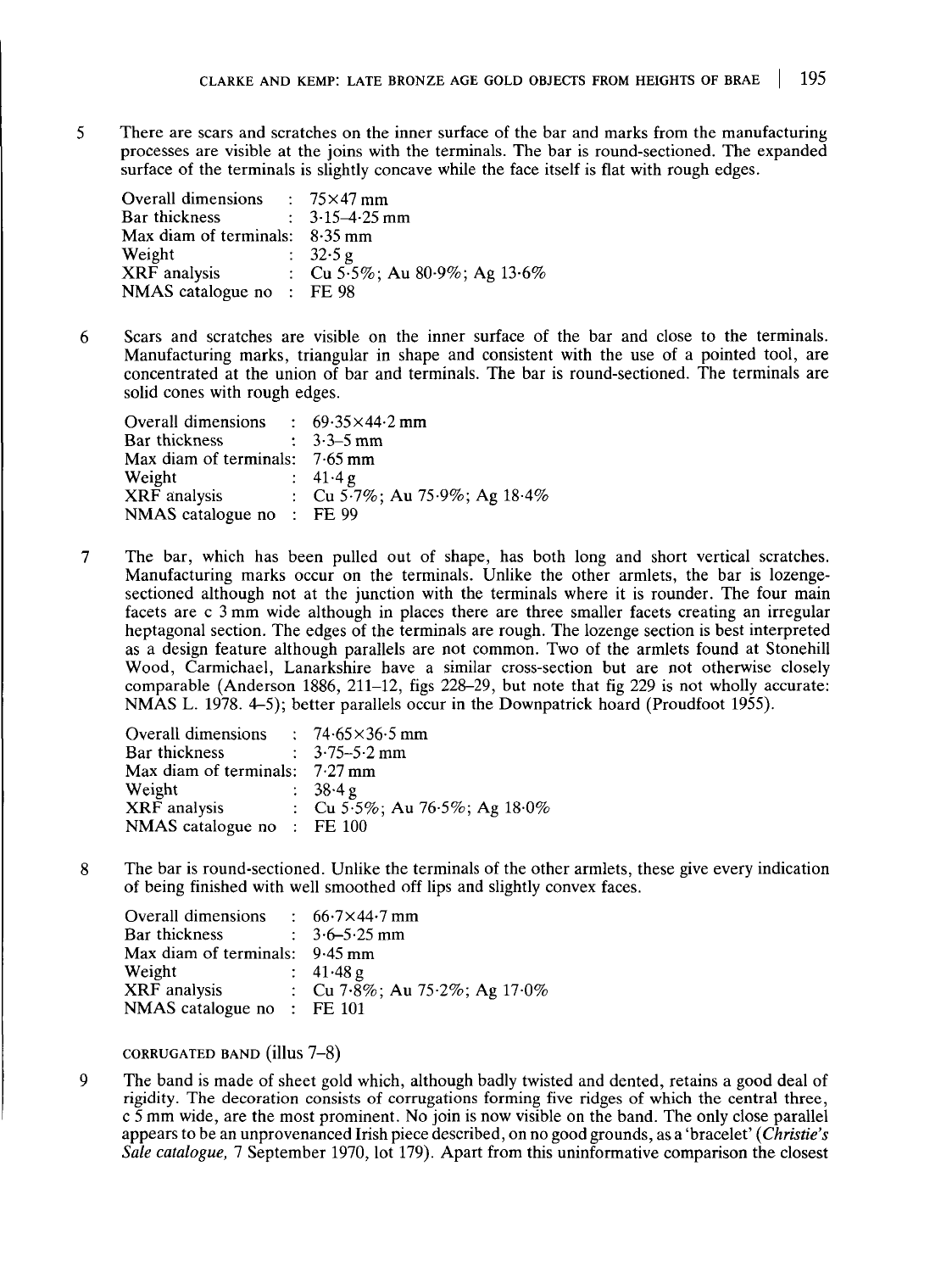



ILLUS 7 Corrugated band (scale 1:2) ILLUS 8 Corrugated band

resemblance, despite a significant difference in size, is provided by the hilt-mounts for early Bronze Age daggers from Scotland and Ireland (Henshall 1968; Flanagan 1961).

| $\therefore$ 251 mm                                                  |
|----------------------------------------------------------------------|
| $\therefore$ 22 mm                                                   |
| Thickness of sheet $\therefore$ 1 mm                                 |
| : $37.5 g$                                                           |
| XRF analysis $\qquad \qquad : \quad Cu \, 4.6\%;$ Au 80.6%; Ag 14.8% |
| NMAS catalogue no : FE 102                                           |
|                                                                      |

The X-ray fluorescence analyses quoted in the catalogue were carried out in the National Museum's Research Laboratory by Miss C Mortimer as part of her undergraduate dissertation and are quoted here with her permission.

## DISCUSSION

The principal aim of this paper is to place on record what is, apart from the lost hoard from Coul, Islay (Clarke 1976), the largest hoard of late Bronze Age gold objects yet found in Scotland. Nevertheless, a few comments, arising from the circumstances of its discovery and composition, are worth making.

Despite the desirability of such work, the discovery of apparent stray finds is seldom investigated more fully even when the objects are of types regularly recovered in hoards. There is a variety of reasons why this should be so but the work at Heights of Brae provides a salutary reminder of the evidence which we may be wilfully abandoning. Indeed it is worth recalling that it was the information that other objects had been left on the field which provided the stimulus for the subsequent fieldwork. Coles (1960, 93) listed 18 finds of late Bronze Age gold ornaments (discounting the Torloisk, Mull material now shown to be Irish in provenance: Eogan 1967) but no less than 13 contained two or less objects and only one discovery exceeded five. There would, therefore, have been no reason, without the additional information provided by the finder, to suppose that the two objects (or four if the lost items were indeed part of the hoard) did not represent the complete find. Certainly, subsequent investigation did not provide information about the nature of the hoard's deposition but it did greatly increase the number of objects and expand the variety of types represented.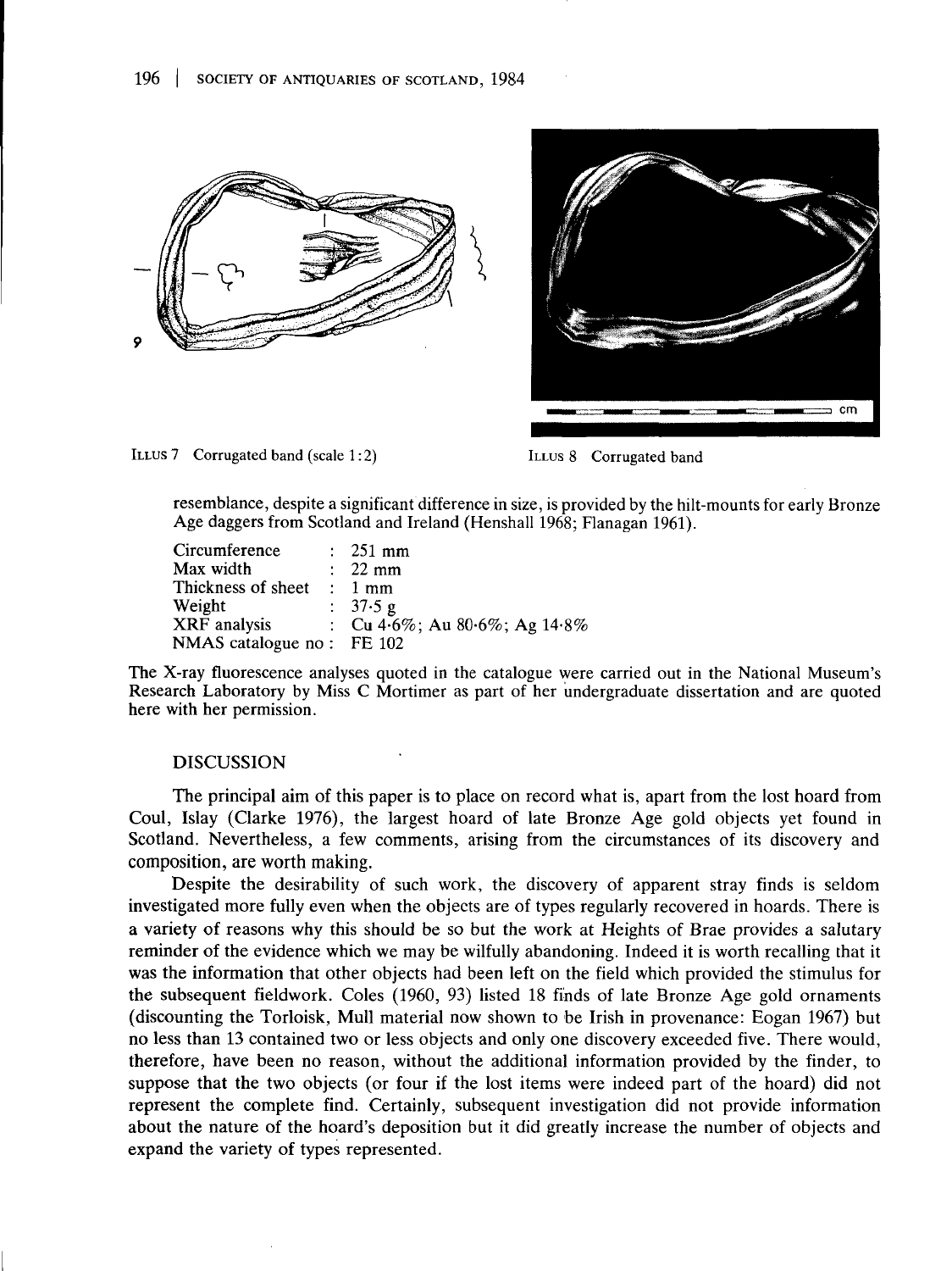There can be little doubt that the hoard dates to the 8th or 7th centuries BC and contains objects with well known parallels in Ireland and to a lesser extent elsewhere in Scotland. The corrugated band, however, is less readily incorporated into such a description. Sheet gold was, of course, used in the late Bronze Age, most spectacularly in the production of gorgets, but few pieces are quite so reminiscent of early Bronze Age design as this band. Its discovery, together with the general state of the objects, must influence the wider interpretation of the hoard. The large number of finds of cup-ended ornaments and armlets with expanded terminals in Ireland has caused most commentators (eg Coles 1960) to interpret Scottish discoveries as imports from that country. This, of course, remains a possibility but the Heights of Brae material is not easily understood within such a framework. As has been noted in the catalogue, only nos 2 and 8 can reasonably be regarded as being in a finished state - the corrugated band (no 9) might also fall into this category although its present damaged state precludes certainty. The rest all appear to show traces of manufacture, albeit not readily interpreted in terms of Maryon's descriptions (1938), which one might expect to be removed on finished objects. It is difficult to understand such evidence within the normative explanations of trade or exchange but altogether much easier if more local manufacture is envisaged. The unusual corrugated band might also be more easily interpreted as the product of a local workshop. Certainly, there is no obvious reason to interpret types with parallels in Ireland as necessarily the products of Irish artisans solely on the basis of the greater number of finds in that country. The moulds for bronze tools and weapons found at Jarlshof (Hamilton 1956, 28-9) should introduce caution into our judgements.

Our inability to resolve satisfactorily even the problems of provenance make wider explanations of the hoard's significance extremely difficult. Despite the field investigation, no information about the circumstances of deposition was obtained, although the evidence from Downpatrick (Proudfoot 1955, 1-2, 11-12) does not suggest that we would necessarily be in a much stronger position even if the hoard had not been disturbed. Its contents do not materially aid interpretation. Unwarranted descriptions involving terms such as merchant's, votive or personal, which are often applied to hoards, obscure rather than enlighten through a spurious image of understanding. There is at present very little evidence to explain why hoards of gold objects were buried in the later Bronze Age or whether the objects before burial were controlled by an individual, a family or a community.

Viewed in terms of gold ornaments the hoard from Heights of Brae is very much an outlier; only the two armlets from Hillhead, Caithness (Curie 1913) are more northerly finds on the Scottish mainland. However, hoards containing bronze ornaments occur in the same area and are linked, typologically and distributionally, to the rich hoards from Grampian Region (Coles 1960, 63, map 8). Hoards such as Auchtertyre, Moray (Smith 1872, 435-8), Wester Ord *(Proc Soc Antiq Scot,* 8 (1870-2), 309-10) and Poolewe (Jolly 1880), both Ross, contain a number of bronze ornaments as well as tools and weapons. Many of these ornaments are Covesea types but Poolewe contains a bronze cup-ended ornament closely comparable to the gold examples from Heights of Brae while the contemporaneous use of armlets with expanded terminals and Covesea armlets is suggested by the find at Alloa, Clackmannanshire (Anderson 1883, 447-8). Indeed within this wider perspective it can be argued that the Heights of Brae goldwork is by no means the most unexpected or exotic of the material so far discovered.

#### NOTE

1. The exact position of the find is available to research workers on application to the National Museum of Antiquities of Scotland or the National Monuments Record of Scotland.